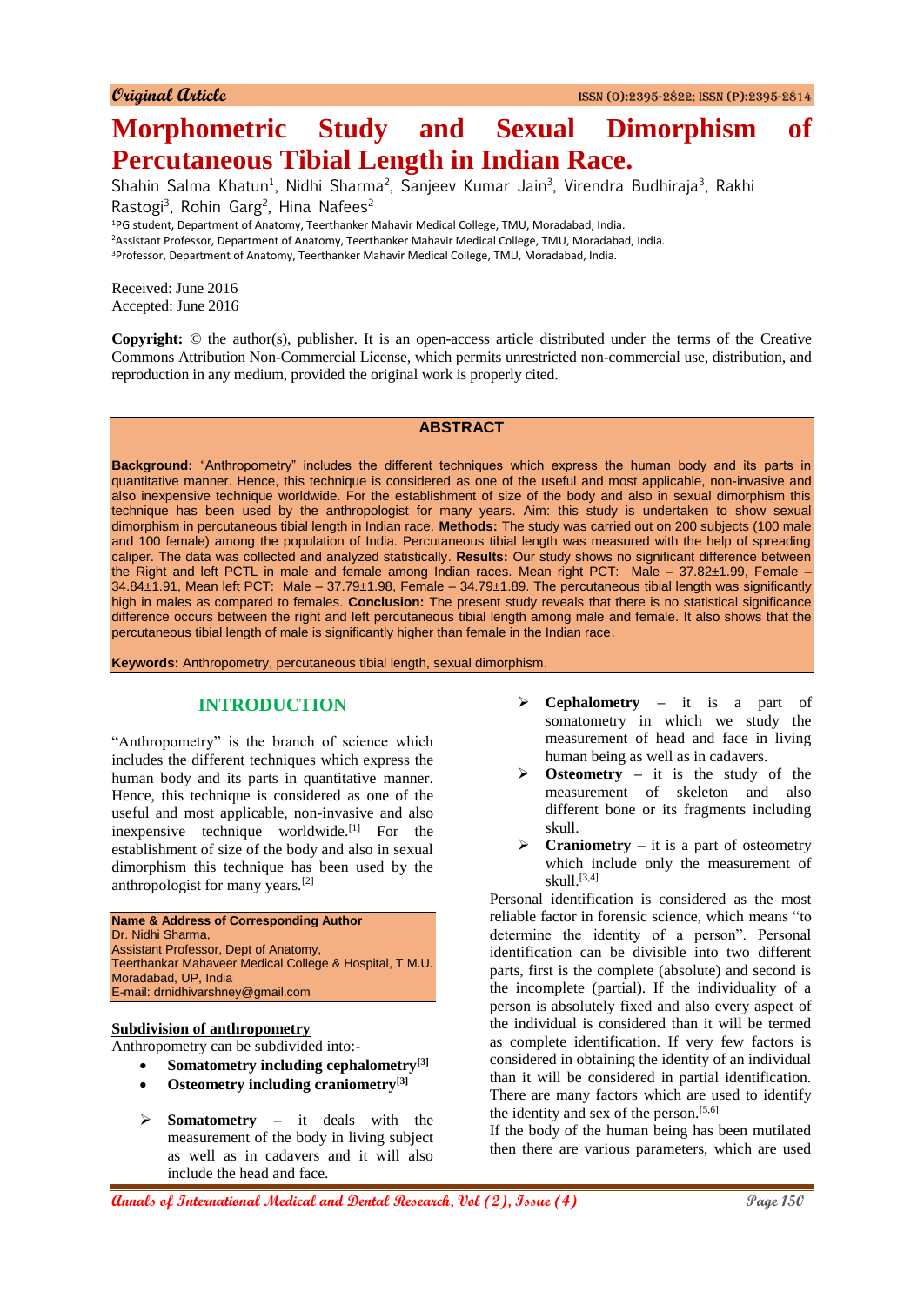by the Anthropologist to determine the identity and sex of the individual and these are  $[7]$ :

- The arm span length when both the upper extremity is abducted at 90° in relation to the trunk and the length measured were from the tip of the middle finger of one hand to the tip of the middle finger of the other hand.
- The finger length.
- The length of the trunk as well as the head and the neck i.e., from the vertex to the symphysis pubis.
- From the forearm and the hand i.e., the length measured from the olecranon process of the ulna to the tip of the middle finger and this length is approximately equal to the 5/19 part of that of the total stature.
- The length of the vertebral column.
- From the measurement of the different bone specially the long bones.
- From the height of the head which can be measured by vertical distance between the top of the head to that of the chin. This part of the body is approximately equal to the 1/9 of the total body height of a person.
- By measuring the inter acromial length.
- By measuring the inter anterior superior iliac spine length.
- From the length of the whole upper or lower extremity.<sup>[7]</sup>

**Percutaneous tibial length :** It is the total length of tibia significantly presenting the distance between the medial most superficial point on the upper border of the medial condyle to the superficial lower most point (tip) of medial malleolus of tibia, and the person should maintain the angle between flexor surface of leg and thigh at  $90^{\circ}$ [5]

#### **Identification**

Identification may be defined as the exactly fixation of the personality of an individual or to determine the identity of a human being which is based on the certain physical characteristics of the person.[8]

Identification of an human being is very much necessary in the following:-

- In the living individual.
- Identification is of immense importance in the dead individual.
- If any decomposed part of the human body had been found.
- If any mutilated part of the body is found.
- In the skeletal remains.
- If any mutilated part of bone had been found.[9]

Identification of an individual can be made by identifying certain physical characteristics about the individual like the name as well as age and sex of the individual.

It has been proved by many anthropologists that different body parts can be used to determine the sex of the person. So, an effort has been made to identify the individuality and sex differences from percutaneous tibial length in Indian race.

# **MATERIALS AND METHODS**

The study was conducted on 200 subjects (100 male and 100 female) between the age group of 17 – 24 year among the population of India. The percutaneous tibial length was measured with the help of spreading caliper.

#### **Technique for measurement of percutaneous tibial length**

For measuring the percutaneous length of tibia the person was asked to sit on stool so that the thigh should be placed in a straight line, and the leg and thigh should be placed right angle to each other ( maintain the angle of 90° with each other). Then proximal and distal point of tibia was marked by marker pencil [Figure 1]. Then the two points (proximal and distal) were measured by spreading caliper. The length of tibia was measured in centimeter. Both right and left tibia of the person were measured with the help of spreading caliper [Figure 1].

**Proximal point:** superior most point of upper border of the medial tibial condyle.

**Distal point:** tip of medial malleolus of tibia.

#### **Statistical analysis**

Mean and standard deviation was measured and students t-test was applied to compare the two groups and p<0.05 was considered as significant.

## **RESULTS**

The study was conducted on 200 subjects (100 male and 100 female) among the age group of 17- 24 year in India. Percutaneous tibial length was measured with the help of spreading caliper and the statistical analysis was done by calculating the mean and standard deviation, and students t-test was applied to compare the two groups and  $p<0.05$ was considered as significant. [Table 1] shows that the maximum subjects have the age of about 19 years (35.5%).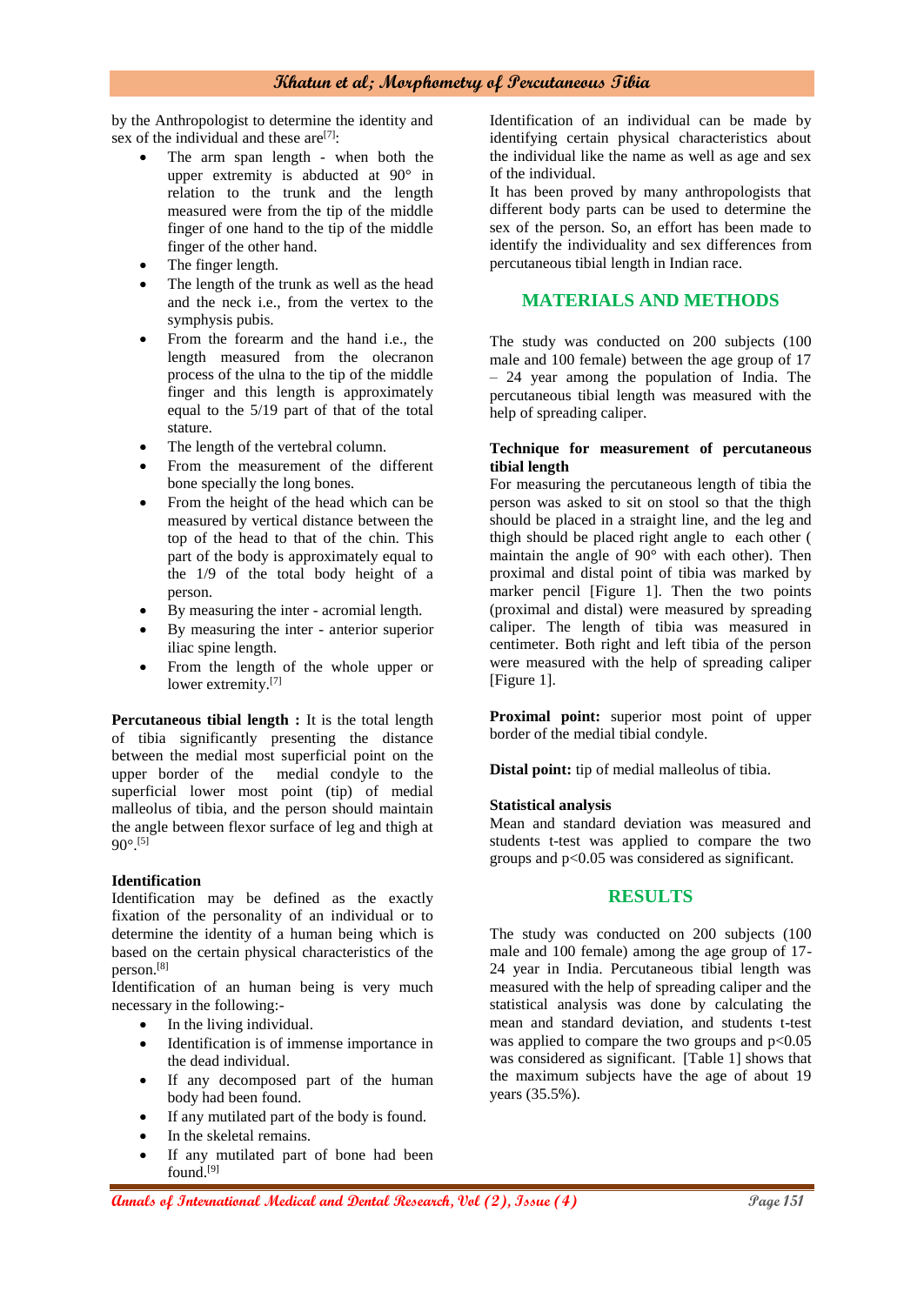

**Figure 1**: Measurement of proximal and distal point of tibia.

| <b>Table 1:</b> Age distribution table of the total sample |               |                |  |  |
|------------------------------------------------------------|---------------|----------------|--|--|
| Age in years                                               | <b>Number</b> | Percentage (%) |  |  |
| 17                                                         | 36            | 9 %            |  |  |
| 18                                                         | 96            | 24 %           |  |  |
| 19                                                         | 142           | 35.5 %         |  |  |
| 20                                                         | 58            | 14.5 %         |  |  |
| 21                                                         | 32            | 8%             |  |  |
| 22                                                         | 14            | 3.5 %          |  |  |
| 23                                                         | 12.           | 3 %            |  |  |
| 24                                                         |               | 2.5 %          |  |  |

The minimum subjects have the age of 24 year (2.5 %). Among 400 subjects, 142 are of 19 year old and 10 are of 24 year old [Figure 2].



**Figure 2**: Showing age distribution of the total number of sample.

| <b>Table 2:</b> Gender distribution of the total sample. |                                 |    |  |  |
|----------------------------------------------------------|---------------------------------|----|--|--|
| Gender                                                   | <b>Number</b><br>Percentage (%) |    |  |  |
| Male                                                     | 100                             |    |  |  |
| Female                                                   | 100                             | 50 |  |  |
| Total                                                    | 200                             |    |  |  |

[Table 2] Depicts that total number of subject were 200 among them 100 were male and 100 were female. The percentage was 50 % male and 50 % female [Figure 3].



**Figure 3**: Pie chart is showing the gender distribution of the sample.

| <b>Table 3:</b> Descriptive statistics of all parameter in male. |                          |                   |         |         |
|------------------------------------------------------------------|--------------------------|-------------------|---------|---------|
| Group                                                            | <b>RT</b><br><b>PCTL</b> | LT<br><b>PCTL</b> | t-value | p-value |
| Mean                                                             | 37.82                    | 37.79             |         |         |
| <b>Standard</b>                                                  | 1.99                     | 1.98              | 0.07    | >0.05   |
| <b>Deviation</b>                                                 |                          |                   |         |         |

[Table 3] shows that the mean length of right PCTL is 37.82 and the standard deviation is 1.99 whereas the mean length of left PCTL is 37.79 and standard deviation is 1.98. The t-value is 0.07 and p-value is >0.05 which is statistically insignificant.

| <b>Table 4:</b> Descriptive statistics of all parameter in female. |             |             |         |         |
|--------------------------------------------------------------------|-------------|-------------|---------|---------|
| Group                                                              | RT          | LT          | t-value | p-value |
|                                                                    | <b>PCTL</b> | <b>PCTL</b> |         |         |
| Mean                                                               | 34.84       | 34.79       |         |         |
| <b>Standard</b>                                                    | 1.91        | 1.89        | 0.18    | >0.05   |
| <b>Deviation</b>                                                   |             |             |         |         |

**[Table 3]** shows that the mean length of right PCTL is 34.84 and the standard deviation is 1.91 whereas the mean length of left PCTL is 34.79 and standard deviation is 1.89. The t-value is 0.18 and p-value is >0.05 which is statistically insignificant. [Table 3 and 4] shows that there is no statistical significant difference occur between the right and left PCTL of male as well as of female.

[Table 5] shows that the mean length of right PCTL in male is 37.82 and the standard deviation is 1.99 whereas the mean length of right PCTL in female is 34.84 and standard deviation is 1.91. The t-value is 10.99 and p-value is <0.05 which is statistically significant [Figure 4].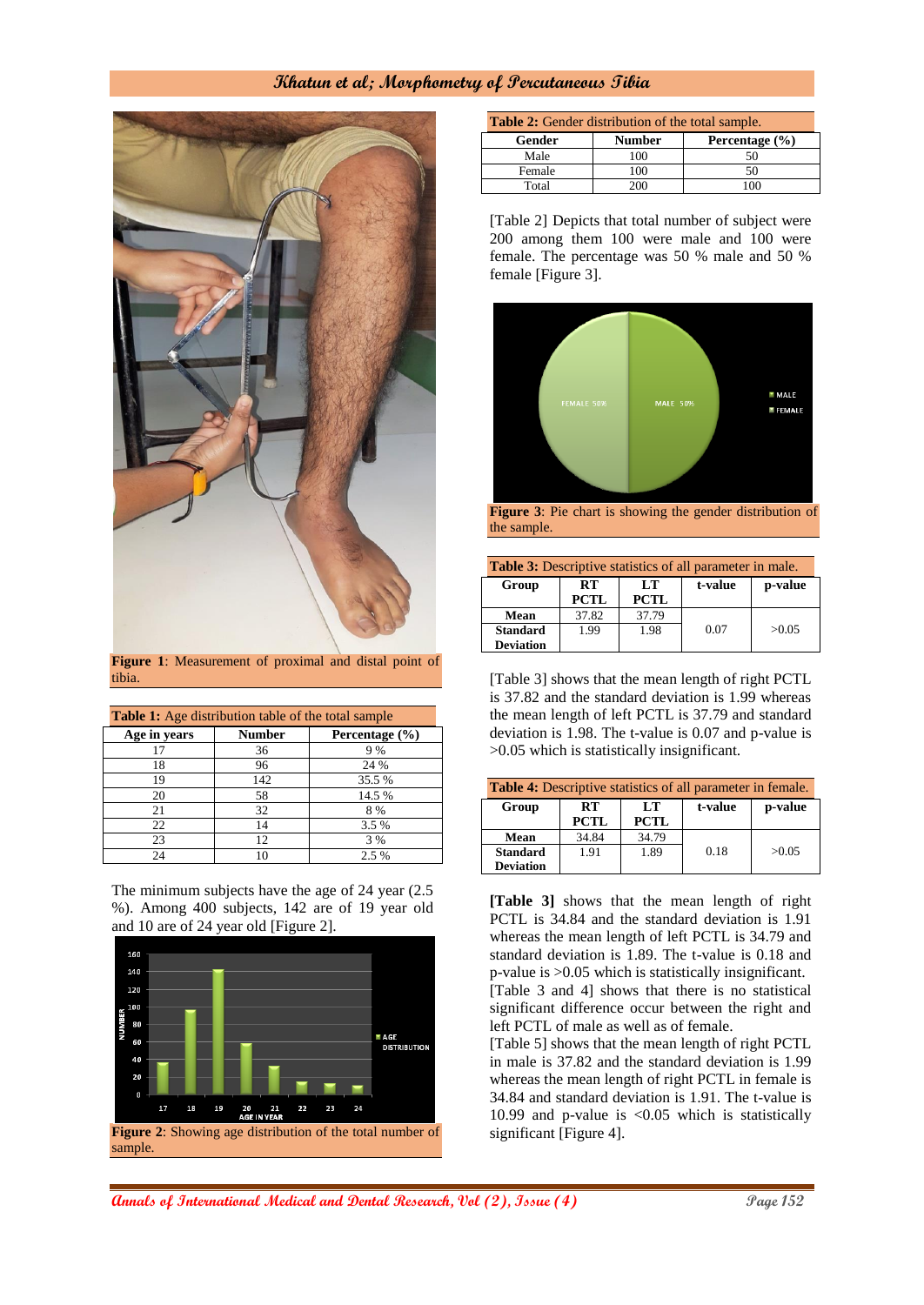

**Figure 4**: Shows the mean and standard deviation of right PCTL of male and female.



PCTL in male and female.

**Table 5:** descriptive statistics of right PCTL in male and female.

| Group            | Male  | Female | t-value | p-value |
|------------------|-------|--------|---------|---------|
| Mean             | 37.82 | 34.84  |         |         |
| <b>Standard</b>  | .99   | 1.91   | 10.99   | < 0.05  |
| <b>Deviation</b> |       |        |         |         |

**Table 6:** Descriptive statistics of right PCTL in male and female.

| Group                        | Male  | Female | t-value | p-value |
|------------------------------|-------|--------|---------|---------|
| Mean                         | 37.79 | 34.79  |         |         |
| <b>Standard</b><br>deviation | 1.98  | 1.89   | 10.81   | < 0.05  |

[Table 6] shows that the mean length of left PCTL in male is 37.79 and the standard deviation is 1.98 whereas the mean length of left PCTL in female is 34.79 and standard deviation is 1.89. The t-value is 10.81 and p-value is <0.05 which is statistically significant [Figure 5].

[Table 5 and 6] shows that male has higher percutaneous tibial length of both right and left side as comparison to female.

## **DISCUSSION**

Personal identification is considered as the most reliable factor in forensic science, which means "to determine the identity of a person". Different body parts are used by the forensic expert to identify the personality and also the sex of the individual.

In our study, we have found that there is no statistical difference occur between the left and right tibia length of male as well as in female. Our finding correlate with that of Nath et. al. $[10]$ , Chavan et al<sup>[11]</sup>, Kaore et al<sup>[12]</sup> as well as Agnihotri et. al.<sup>[13]</sup> who also have the similar view that no significant statistical difference occur between the right and left PCTL in male as well in female.

In our study we have found that the mean PCTL of right side in male is 37.82 and in female is 34.84 whereas the mean PCTL of left side in male is 37.79 and in female is 34.79 and we have found that male has more PCTL length as comparison to female. Similar result was found by Kaore et  $al^{[12]}$ and Trivedi et al.<sup>[14]</sup>

Our study also correlates with the study conducted by Saini et.  $al^{[15]}$  in which the PCTL of male was found to be 40.90 cm and that of the female was 38.09 cm. Similar finding was observed by Mohanty<sup>[10]</sup> in which the PCTL of male was 37.08 cm and that of female was 35.03 cm.

Our study also matches the study done by N. C. et  $al.$ <sup>[2]</sup> in which they had concluded that the mean PCTL of male was 37.93 cm and that of the female was 33.94 cm.

Similar type of finding was also done by Chavan et  $al^{[11]}$  in which they had estimated stature by measuring PCTL of male and female and they had observed that the mean PCTL of male was 37.32 cm and that of the female was 34.44 cm.

In the study conducted by Sah RP and Shrestha  $I^{[1]}$ , the measured value of PCTL in male was 37.57 cm and of female was 34.90 cm which was similar to our finding.

Magdy et al.<sup>[16]</sup> had also conducted a similar type of study and they concluded that the PCTL of male was greater than female and found that the PCTL of male was 38.04 cm and that of female was 36.52 cm.

#### **CONCLUSION**

The present study reveals that there was no statistically significant difference occurs between the right and left tibial length in male as well as in female. We have also found that the mean right and left PCTL of male is more as comparison to female.

The following observation was found: -

- Mean right PCTL
	- Male  $37.82 \pm 1.99$
	- Female 34.84±1.91
- Mean left PCTL
	- Male 37.79±1.98
	- Female 34.79±1.79

**t – value** for right PCTL in male and female – 10.99

**t – value** for left PCTL in male and female – 10.81